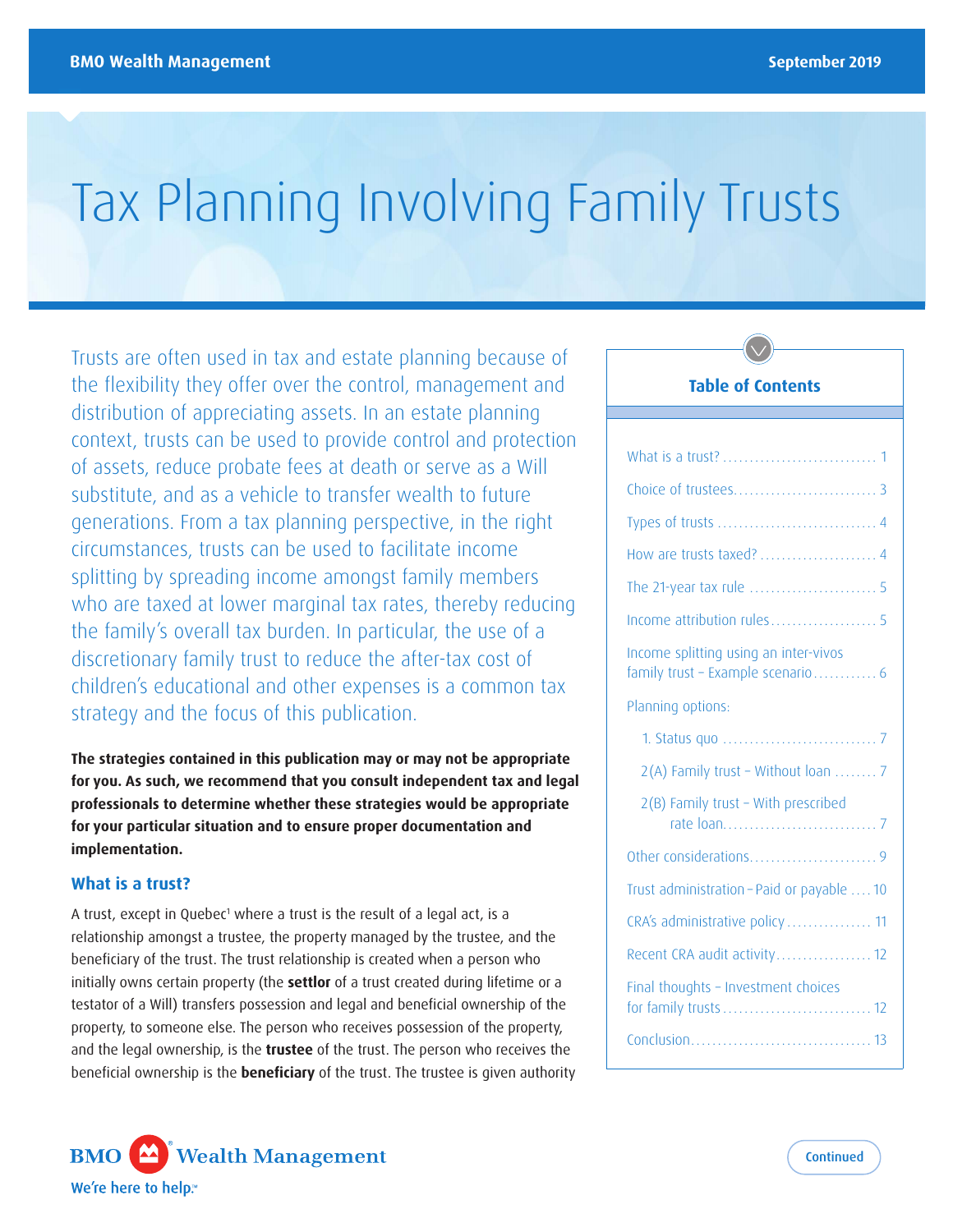to manage the property according to the terms outlined in the trust agreement, for the benefit of the beneficiary. A trust is not a legal entity but is considered a separate taxpayer for income tax purposes.

In common law provinces and territories, a trust is a relationship among the trustee, the property and the beneficiary. Therefore, in order for the trust to be validly created at law, the following **three certainties** must exist:

- i) Certainty of Intention the clear intention to create a trust relationship, i.e., intent to transfer the property irrevocably to the trustee (for the benefit of the beneficiary)
- ii) Certainty of Subject the specific property transferred to the trustee to establish the trust must be clearly described so that it is identifiable
- iii) Certainty of Object the beneficiary or beneficiaries must be clearly and precisely described in a manner that allows the trustee to identify them and differentiate them from persons who are not beneficiaries

Unlike common law, under Quebec civil law a trust results from an act whereby a person (the settlor) transfers property from his/her ownership (i.e., patrimony) to another patrimony that he/she constitutes for a particular purpose and which a trustee undertakes, by his/her acceptance, to hold and administer. The acceptance of the trustee divests the settlor of the property and charges the trustee with the administration of the property under the term of trust. As patrimony is autonomous and distinct, the property transferred is not considered property of the settlor, trustee or beneficiary.

It is generally recommended that a written **trust agreement** (also referred to as a **trust declaration** or **trust indenture**) be drafted as a means of supporting the validity of the trust relationship, including proof of the existence of the three certainties required under common law, as noted above. In many situations involving an informal **"in-trust"** account established by a parent

or grandparent for a minor child (who is unable to enter into a legal contract), the account opening document is the only formal agreement in existence. This document often lacks specified terms of trust other than to hold the property for a minor child; and as a result, the attainment of the age of majority, technically, entitles that child to the property in that trust account. In other words, the legal and tax implications of the relationship are unclear since there are no specified terms of trust beyond the default position at law that the property is to be managed by the settlor while the child is still a minor. With an in-trust account, many unexpected tax and legal problems can occur (such as tax issues involving the income attribution rules) or disagreements may result over the child's access to the funds when he/she reaches the age of majority. Accordingly, in addition to the tax and legal problems created by the informal in-trust relationship, the many tax and estate benefits of a trust relationship may not be available because the lack of appropriate documentation may not support the existence of the three certainties necessary to create a valid trust. For these reasons, the comments in this publication are confined to a validly created formal trust arrangement.

Under Quebec civil law an "in-trust" account for minors does not legally exist, even if it is commonly referenced. In civil law there is no deemed trust, as a trust must be created by contract or by operation of law. A minor does not have legal capacity and his/her parent or legal tutor (guardian) acts on his/her behalf as a representative until age 18. In Quebec, the settlor has the initial choice to appoint beneficiaries. Typically, beneficiaries are family members, relatives or other important persons to the settlor, corporations (constituted or to be constituted by one or any beneficiaries), or trusts for the benefit of one or any beneficiaries. The settlor could confer the right to appoint beneficiaries and determine their shares to the trustees or to a third person.

In addition to formalizing the legal requirements, a trust agreement governs the management of the trust property

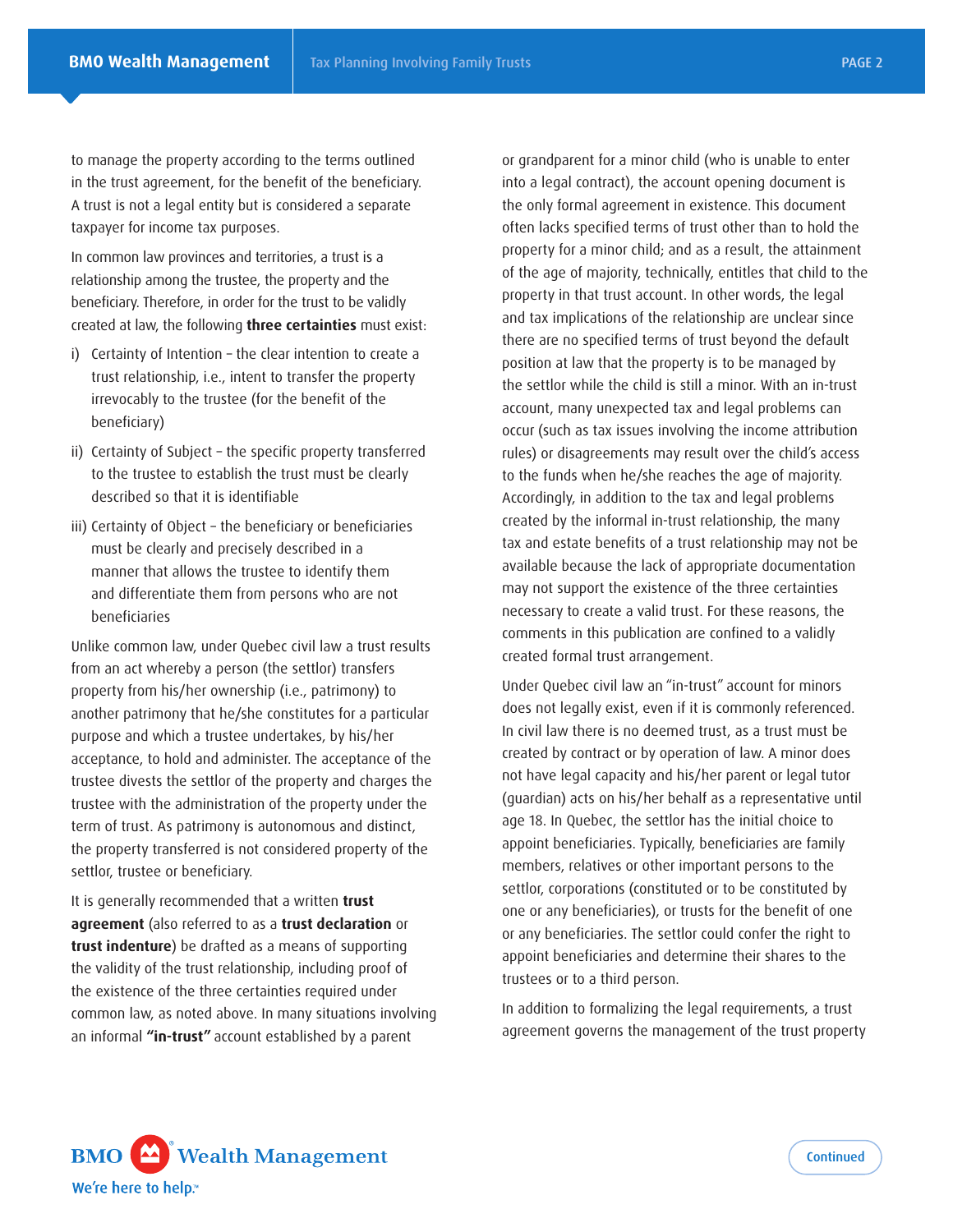while it is held in the trust and the distribution of the trust property and/or income therefrom to the beneficiaries of the trust during its existence and upon its termination. Under trust law, a distinction exists between the income and capital of a trust and consequently, the beneficiaries can be entitled to receive distributions of either the annual income from the trust property (**income beneficiaries**) or the trust property itself (**capital beneficiaries**) or both. In trust law, unlike tax law, income does not include capital gains so it is not uncommon for the trust agreement to specifically define trust income as income for tax purposes for consistency. Finally, it is important to note that under trust law, income that is accumulated in the trust (rather than paid out on a current basis or made payable to the beneficiaries) will become capital of the trust in the following year.

#### **Choice of trustees**

Since the settlor (or testator upon death) of a trust relinquishes the ownership and control of the trust property to the trustee(s) for the benefit of the beneficiaries, the choice of who to select as trustee(s) is critical. Under common law, the trustee does not have a beneficial interest in the trust but instead has a legal interest in the trust and therefore, has authority to act on the trust property. It is the trustee who legally represents the trust and has legal ownership and control of the trust property, subject to the terms of the trust outlined in the trust agreement. The trustee has a fiduciary duty to the beneficial owners (i.e., the beneficiaries) to give effect to the intentions of the settlor/testator and to act in a manner that benefits the beneficiaries. This again underscores the importance of a formal and clearly written trust document. It is this separation between legal and beneficial ownership that gives the trust its flexibility in the control, management and distribution of the trust property.

In Quebec, civil law has specific rules governing the choice of trustee. The trustee must be a person (who is not a minor and not incapable) or a legal entity authorized by law. In the case where a settlor or a beneficiary is a

trustee, he/she must act jointly with a trustee who is neither settlor nor beneficiary (commonly known as the "independent trustee"). The trustee has the control and exclusive administration of the trust patrimony according to the terms outlined in the trust deed or the law by default.

However, in both common and civil law, discretionary powers outlined in the trust agreement provide authority to the trustee to use discretion with respect to any, some, or all of the decisions regarding distribution of income, distribution of capital, timelines, termination of the trust and distribution to the various categories of beneficiaries. Authority to exercise discretion provides the trustee with significant choice or flexibility in making decisions involving the trust property, within whatever parameters were provided for in the governing trust agreement.

Among other requirements, the trustee should possess sufficient knowledge regarding financial matters, including investment management. He or she should not be in a position of conflict with any of the beneficiaries' interests. Certain tax rules may restrict the choice of trustee. For example, negative tax implications can arise if the settlor (or anyone who has subsequently contributed property to the trust) is in a position to control the trust as a trustee. Depending on the terms of the specific trust and the expected length of time of its existence, the age of the trustees appointed is important, to the extent that adequate provision for (younger) replacement trustees is not provided. In some circumstances, it may be appropriate to consider the appointment of a corporate trustee – depending on the complexity and size of the trust – to deal with any potential conflicts of interest or trustee succession. Finally, it is important to note that the trustees' fiduciary duty to the beneficiaries (as previously discussed) to always act in the best interests of the beneficiaries is held at a high standard at law. This fiduciary duty must govern the trustee's behaviour in conjunction with the expressed intentions outlined by the settlor or testator, as reflected in the trust agreement.

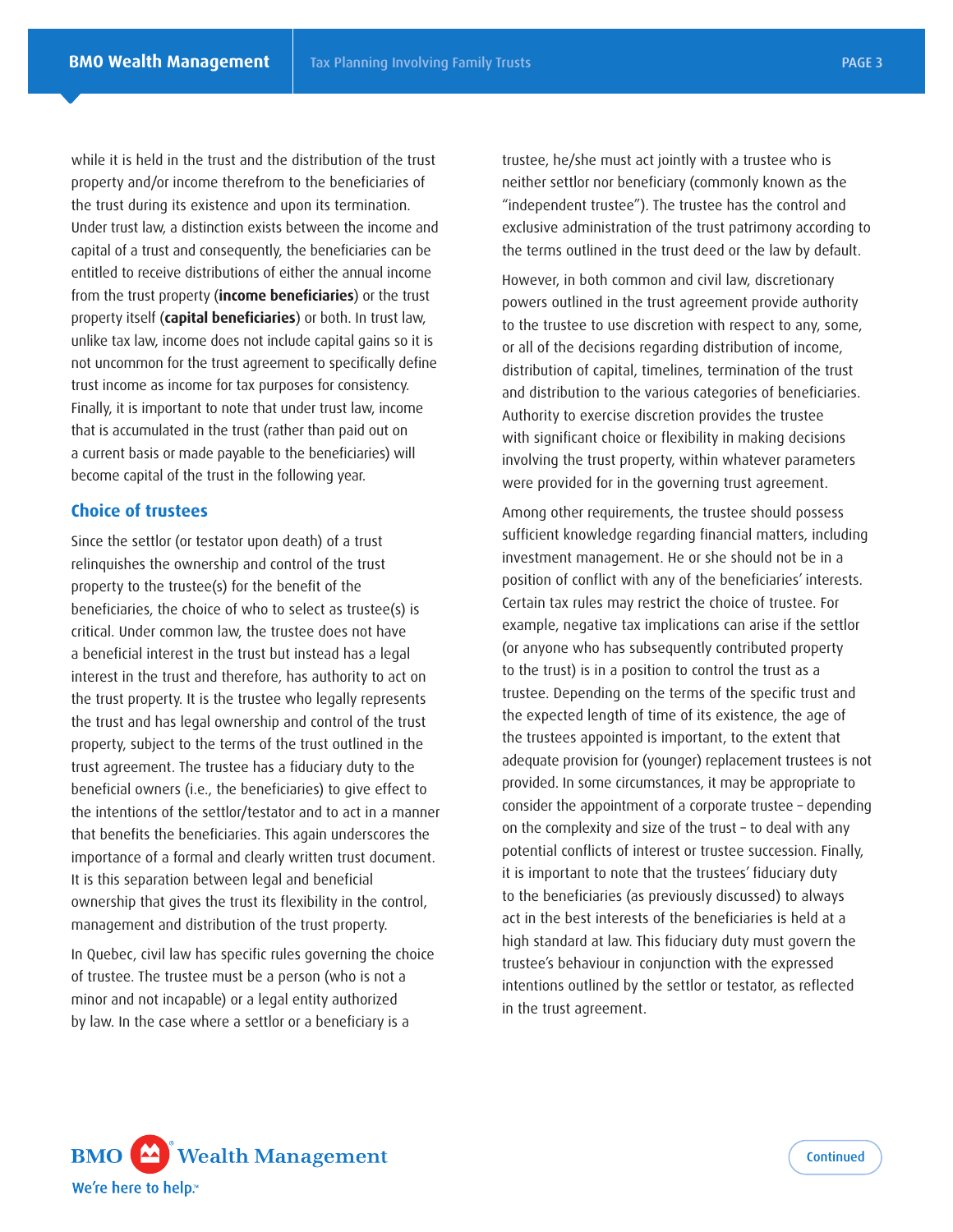#### **Types of trusts**

There are generally two types of trusts, **inter-vivos**  and **testamentary** trusts. Inter-vivos trusts are created during one's lifetime and are commonly used for control, protection and tax planning. A common example of an inter-vivos trust is a discretionary family trust, which is the focus of the tax strategies described subsequently. Other common types of inter-vivos trusts include **alter-ego**  and **joint partner** trusts, which are used in estate planning as Will substitutes and for incapacity planning, as well as probate fee minimization. Please see our BMO Financial Group publication entitled, **Alter-Ego and Joint Partner Trusts** for more information on these types of inter-vivos trusts. Additionally, a **Henson** trust can be created during one's lifetime or in one's Will. This is a discretionary trust that may be used effectively in some provinces to preserve provincial government benefits for disabled family members. For more information, please see our BMO Wealth Management publication entitled, **Planning with Trusts for Adults with Disabilities**.

While an inter-vivos trust is created during one's lifetime, a testamentary trust is created upon the death of an individual, pursuant to the terms outlined in the deceased's Will. In this case, the settlor of the trust is the deceased, typically referred to as the **testator** (or **testatrix**), and the **executor** (or **executrix**) of the Will is often named as the trustee of the trust; although it is possible to select different persons to act as trustees instead.

Testamentary trusts are often used to bequeath growth assets to a surviving spouse on a tax-deferred, roll-over basis (a **spousal testamentary trust**), or to children or grandchildren in a **testamentary family trust**, or to both a surviving spouse and other family members (sometimes referred to as a **tainted spousal trust**). Prior to 2016, testamentary trusts were often created to split income between the trust and its beneficiary, however as described in more detail below, changes to the taxation of income retained in a testamentary trust beginning in 2016 have curtailed this type of planning. In spite of these

recent changes, the ability to use testamentary trusts to split income amongst beneficiaries (in the current and/or successive generations) still exists, as well as the ability to provide for control "beyond the grave"2 . This protection and control of wealth may be particularly appealing in a blended family scenario or whenever it is desirable to protect a child's inheritance by establishing a trust to provide for a residual inheritance for the child of a prior marriage, following the death of the surviving spouse. For more information on estate planning involving testamentary trusts, please see our BMO Wealth Management publication entitled, **Trusts for Asset Protection and Tax Savings***.* 

#### **How are trusts taxed?**

As noted previously, trusts are not considered legal entities but they are taxed as separate entities for Canadian tax purposes, as individuals.

The tax residency of a trust is generally determined by where the majority of the trustees reside. Therefore, it is important to keep the current (and future) tax residency of possible trustees in mind when establishing the trust. Significantly, recent case law has established that the "mind and management" test, which is used in the determination of corporate tax residency, is also relevant in determining the residency of a trust for tax purposes.

A trust is considered a separate (individual) taxpayer and is subject to income tax on an annual basis on any income earned on the trust assets that was not allocated and paid or made payable to the trust beneficiaries. In general, any income retained by an inter-vivos trust (i.e., a trust created during lifetime) is subject to tax at the top personal marginal tax rates; whereas any income retained by a testamentary trust (i.e., a trust created at death) was previously subject to the same marginal tax rates as an individual. Note, however, that recent legislative amendments have restricted the tax benefits of testamentary trusts resulting from the graduated marginal tax rates, beginning in 2016, with no 'grandfathering' for testamentary trusts created previously and limited exceptions, such as testamentary trusts whose beneficiaries are eligible for the disability tax credit. Specifically,

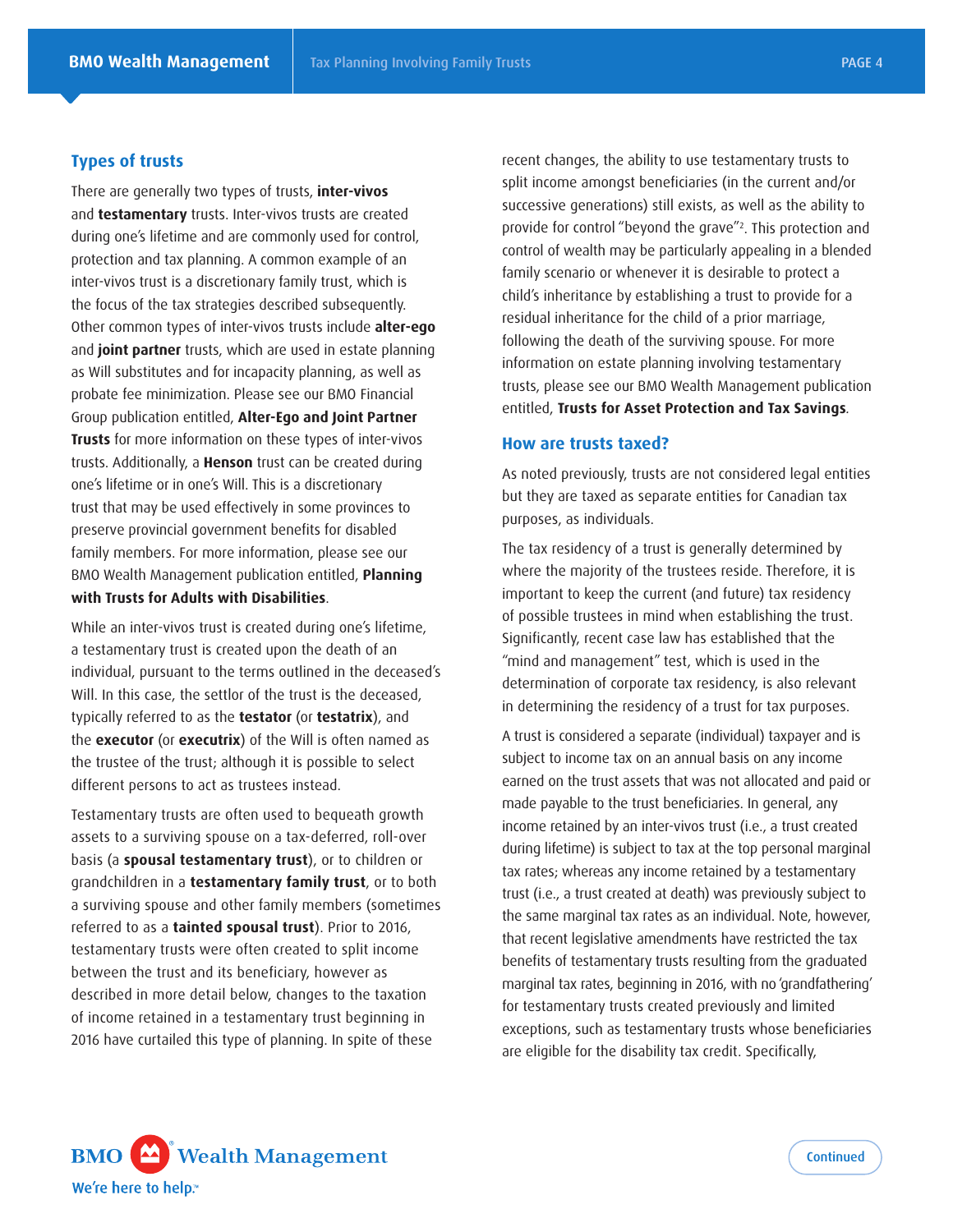beginning in 2016, any income retained in any existing and future testamentary trusts is generally subject to the top marginal tax rates, similar to the treatment accorded to inter-vivos trusts.

Alternatively, income that is paid/payable by the trust and allocated to its income beneficiaries will create a deduction within the (testamentary or inter-vivos) trust to reduce or eliminate its taxable income. The income distributed to the income beneficiaries of the trust retains its character for Canadian tax purposes and is taxable to the beneficiary at his/her marginal tax rates (subject to the possible application of the attribution rules discussed below) which opens up the possibility of income splitting. As such, the trust can become an effective conduit in that the dividend gross-up and tax credit (applicable to Canadian dividends) and the 50% income inclusion rate on capital gains will generally be accorded similar treatment to a Canadianresident beneficiary. Losses realized in the trust (both net and non-capital) can be applied to offset income retained within the trust, but cannot be allocated to the beneficiary.

#### **The 21-year tax rule**

In order to prevent the indefinite deferral of capital gains on property retained by a trust, Canadian tax law deems the trust to have sold all of its property at fair market value (and to re-acquire it at the same amount) on each 21<sup>st</sup> anniversary of the creation of the trust (with some exceptions, such as spousal, alter-ego or joint-partner trusts). Capital gains that are unrealized will therefore become taxable to the trust, however it may be possible to allocate these deemed gains to capital beneficiaries depending on the terms of the trust. Because of this rule, many trusts will contemplate a termination date prior to the first 21<sup>st</sup> anniversary, but there is no requirement for a trust to be terminated within this period. Often the terms of the trust are drafted to provide flexibility so that the potential capital gains tax can be deferred. For example, the trustees could be given discretion to distribute all, or some, of the capital property to beneficiaries before 21 years have elapsed. In most cases, this distribution

of capital property (to a Canadian beneficiary) can occur at the trust's tax cost, avoiding any immediate tax consequences to the trust or the beneficiary. The beneficiary will then own the property outright (which is not always desirable depending on the scenario), generally at the tax cost base of the property to the trust, such that the beneficiary will be subject to tax on the accrued gains when he/she ultimately disposes of the property (or at death).

### **Income attribution rules**

Under Canada's marginal tax rate system the more you earn, the more you pay in income tax on incremental dollars earned. With this in mind, it can make sense to spread income among family members who are taxed at lower marginal tax rates in order to reduce your family's overall tax burden. Trusts are often used to facilitate this type of planning to achieve tax savings through income splitting, particularly where minor children are involved. However, it is important to take into account the income attribution rules (and new, related tax legislation effective for 2018 and subsequent years that seeks to limit income splitting involving private companies) in implementing any income splitting strategies since these rules can prevent income splitting in many situations, particularly where there has been a transfer to a spouse or minor child for the purposes of earning investment income.

In the context of income splitting involving family trusts, the first attribution rule to consider is the "reversionary trust" rule which is the most severe of the attribution rules since it can attribute all income (including capital gains) to the settlor of the trust, regardless of the legal ownership of the investment which produces the associated investment income. In general, this rule will apply if property of the trust may revert back to the settlor (or a subsequent contributor to the trust) or if the settlor/contributor has control over the distribution of the trust property. For these reasons, it is generally advisable that the settlor/contributor(s) are not (and will never become) a beneficiary of the trust and that they are not a trustee, or if they are a trustee then they are only one

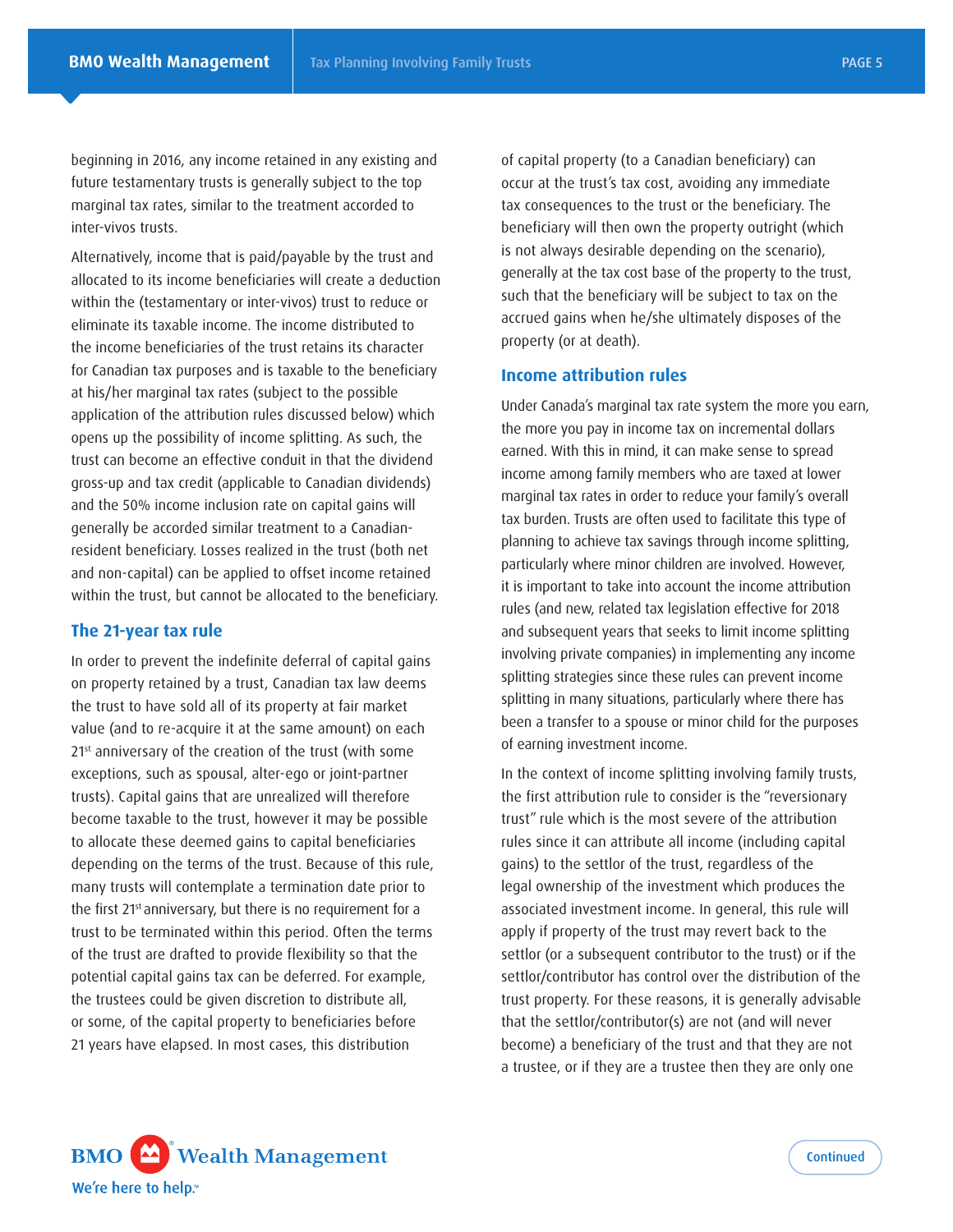of at least three trustees and do not have veto power. Strict adherence to these recommendations is necessary because of the severity of this attribution rule, which can attribute all of the trust's income from the property transferred (or property substituted for it) back to the settlor or contributor, regardless of the age or relationship to the beneficiaries.

Another important attribution rule involves the transfer or gift of property to a spouse or related minor child (i.e., a child under the age of 18) either directly or indirectly (e.g., through a trust). In the case of a spouse, any investment income earned on the transferred property will attribute back to the transferor spouse, whereas in the case of a minor child, interest and dividend income (but not capital gains) will attribute back to the parent (or other related transferors, such as a grandparent, aunt or uncle). If a trust is used to indirectly benefit a spouse or minor child, this rule will apply to the trust income that is allocated (i.e., paid/payable) to the spouse or child beneficiary. However, since capital gains allocated to minor children are not attributed under this rule, a significant planning opportunity is available if a trust structures its investments to achieve primarily capital appreciation.

In general, the attribution rules will not apply when the transactions involving related parties are structured on "arm's length" terms, such as when a transfer of property is made in return for equal fair market value consideration, including consideration consisting of a loan carrying an interest rate at least equal to the Canada Revenue Agency's (CRA) current prescribed interest rate. Similarly, the attribution rules will generally not apply on gifts or transfers to adult children (i.e., aged 18 or over). However, where the transfer constitutes a loan for low or no interest (versus a gift) and it can be determined that one of the main purposes of the (direct or indirect) loan was to facilitate income splitting, attribution can apply even if the child is an adult.

Finally, it is important to note that similar **corporate attribution** rules can apply when a corporation is used to indirectly benefit a spouse or minor child. Similarly,

another important anti-avoidance rule to be aware of involving income splitting is the **Tax on Split Income (TOSI** or **kiddie-tax)** provision which was introduced in 2000. Prior to the introduction of this provision, it was common for a minor child to hold shares in a private family business (typically through a family trust structure as part of an **estate freeze**) and receive dividends on these shares. Once allocated from the trust, these dividends from the private company could be taxed in the child's hands with little or no taxation assuming the child had limited, if any other sources of income. However, the kiddie-tax rules cause affected dividends from a related private corporation to be automatically taxed to the child at top marginal rates, regardless of the child's level of income from other sources. In addition, recently–introduced tax legislation affecting private corporations seeks to further limit income splitting with certain adult family members involving private companies, by expanding the application of the TOSI rules<sup>3</sup>. For more information on the new legislation affecting private corporations, please ask your BMO financial professional for a copy of our publication, **Tax Changes Affecting Private Corporations: Tax on Split Income (TOSI).** 

# **Income splitting using an inter-vivos family trust – Example scenario**

Keeping in mind these restrictions, the flexibility of trusts can be important in implementing certain tax and estate planning strategies. While this flexibility and the control and protection of assets offered by a discretionary family trust are concepts explored in some of our other BMO Wealth Management publications (such as **Trusts for Asset Protection and Tax Savings** and **Planning for the Family Vacation Property**), it is the potential income tax benefits that can be achieved by using an inter-vivos discretionary family trust to split investment income (from publicly-traded securities) that is the focus of this publication4 . To illustrate the potential tax benefits, consider the following example scenario involving the Jones family:

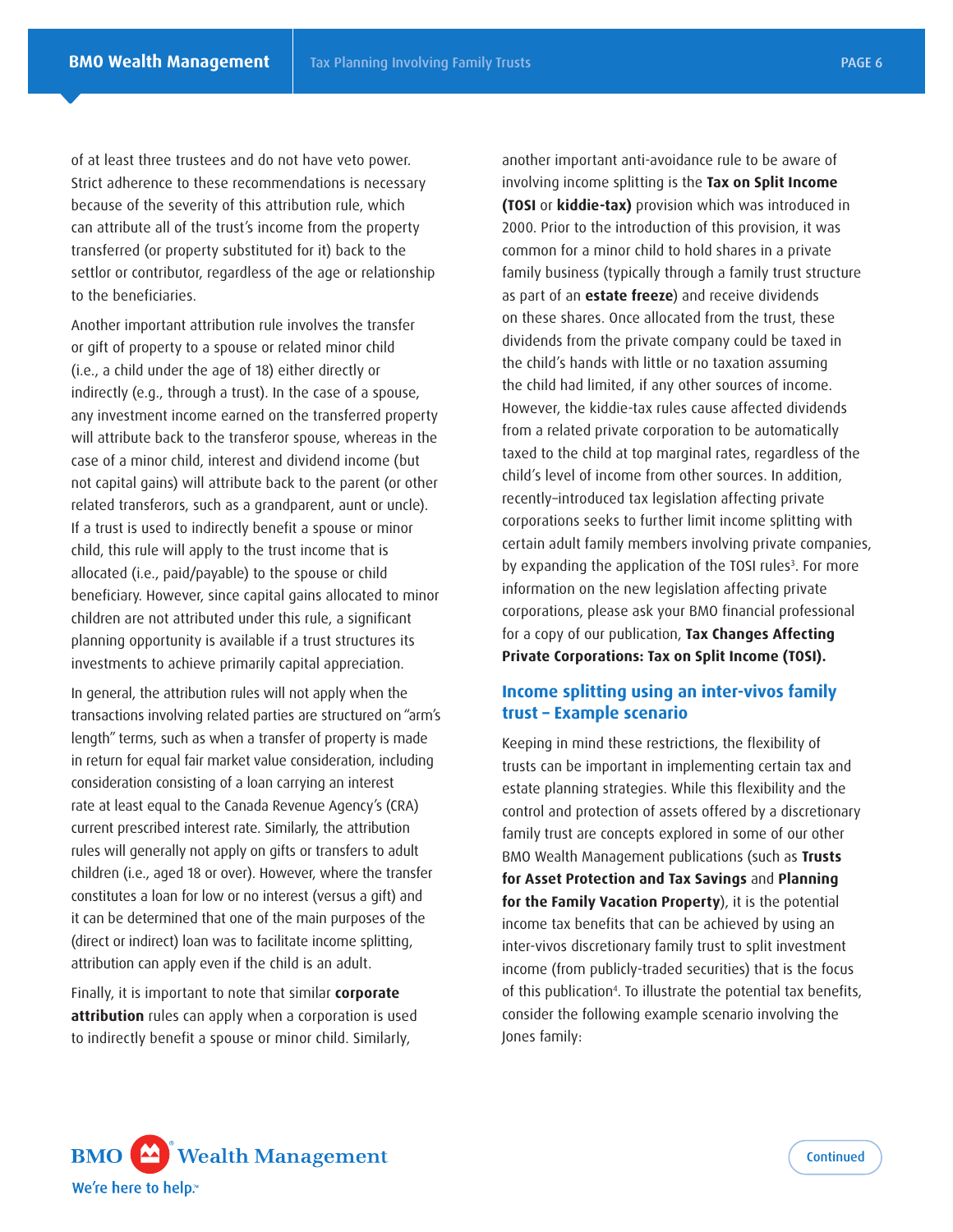- John and Mary Jones have been happily married for many years and have three children, Sally, who is 19 and attending university and twins, Todd and Rod, who are both 16 and in private school. Each is a resident of Canada for tax purposes (and is not a U.S. or dual citizen).
- John is an executive who pays tax at the top marginal rate. Mary has a modest income from a part-time job, but their three children have no income.
- In addition to many significant family expenses, from his after-tax income John is paying \$10,000 annually for each of Todd and Rod's private school tuition and \$20,000 annually for Sally's university costs (beyond the portion of her costs that are covered from the payments to Sally from her RESP).
- As a result of cashing in stock options and a recent bonus payment, John has \$1,000,000 in excess cash (after-tax) to invest. He is seeking to invest the funds in a conservative portfolio that returns an aggregate of 5% – i.e., \$50,000/year (assuming a breakdown of \$5,000 in realized capital gains and \$45,000 in interest income).

### **Planning options:**

#### **1. Status quo – John invests personally**

John opens an investment account in his own name and invests the \$1,000,000. He will receive taxable income of \$47,500/year consisting of interest income of \$45,000 plus \$2,500 of taxable capital gains (i.e., the 50% taxable portion of the \$5,000 capital gains). Assuming a top personal tax rate of 50%, John will pay personal income tax of \$23,750 (i.e., \$47,500 x 50%) on this income. As a result, to cover the \$40,000 aggregate education costs, John will need to access significant additional resources beyond the income from this investment account.

#### **2(A) Family trust – Without loan**

Assume that John has spoken to his lawyer and accountant and decides to proceed with a discretionary inter-vivos family trust. As outlined in the formal trust agreement drafted by his lawyer, he settles the trust with a gold coin

(i.e., a non-income producing asset to avoid any attribution of income on the settlement property) and establishes his wife and three children as discretionary income and capital beneficiaries. John is careful to exclude himself as a beneficiary of the trust, and also establishes Mary as the sole trustee of the trust in order to avoid application of the reversionary trust attribution rule previously discussed (although if properly drafted, it may be possible for John to be one of at least three trustees).

John then gifts the \$1,000,000 cash to the trust, which is then invested by the trustee(s) to return the desired \$45,000 of interest income and \$5,000 of capital gains.

In order to fund Sally's remaining university costs, \$20,000 of the interest income is allocated and paid from the trust to Sally by the trustee(s). Assuming that the total of the \$20,000 interest income and any taxable Educational Assistance Payments from her RESP do not exceed the aggregate tax savings derived from her federal and provincial basic personal tax credits (\$12,069 in 2019 federally, provincial amount varies) and her tuition tax credits, Sally's tax liability will be small or perhaps nil.

To partially cover the twins' private school fees, the trustees are able to allocate and distribute the \$5,000 of capital gains realized by the trust (i.e., \$1,250 of taxable capital gains to each child) which should not result in any personal tax payable by the twins because of their basic personal tax credit. However, to the extent that any of the remaining \$25,000 of interest income (of \$45,000) is allocated and paid or made payable to the twins (or to John's spouse, Mary), this interest income will be attributed back to John and taxed in his hands because of the income attribution rules. As such, the income attribution rules will defeat any income splitting goals on this excess, at least until the twins turn 18 years old.

#### **2(B) Family trust – With prescribed rate loan**

This alternative is similar to the previous scenario above involving the creation of a family trust, except that instead of John gifting the \$1,000,000 cash to the trust, John will establish a prescribed rate loan for \$1,000,000 to the trust.

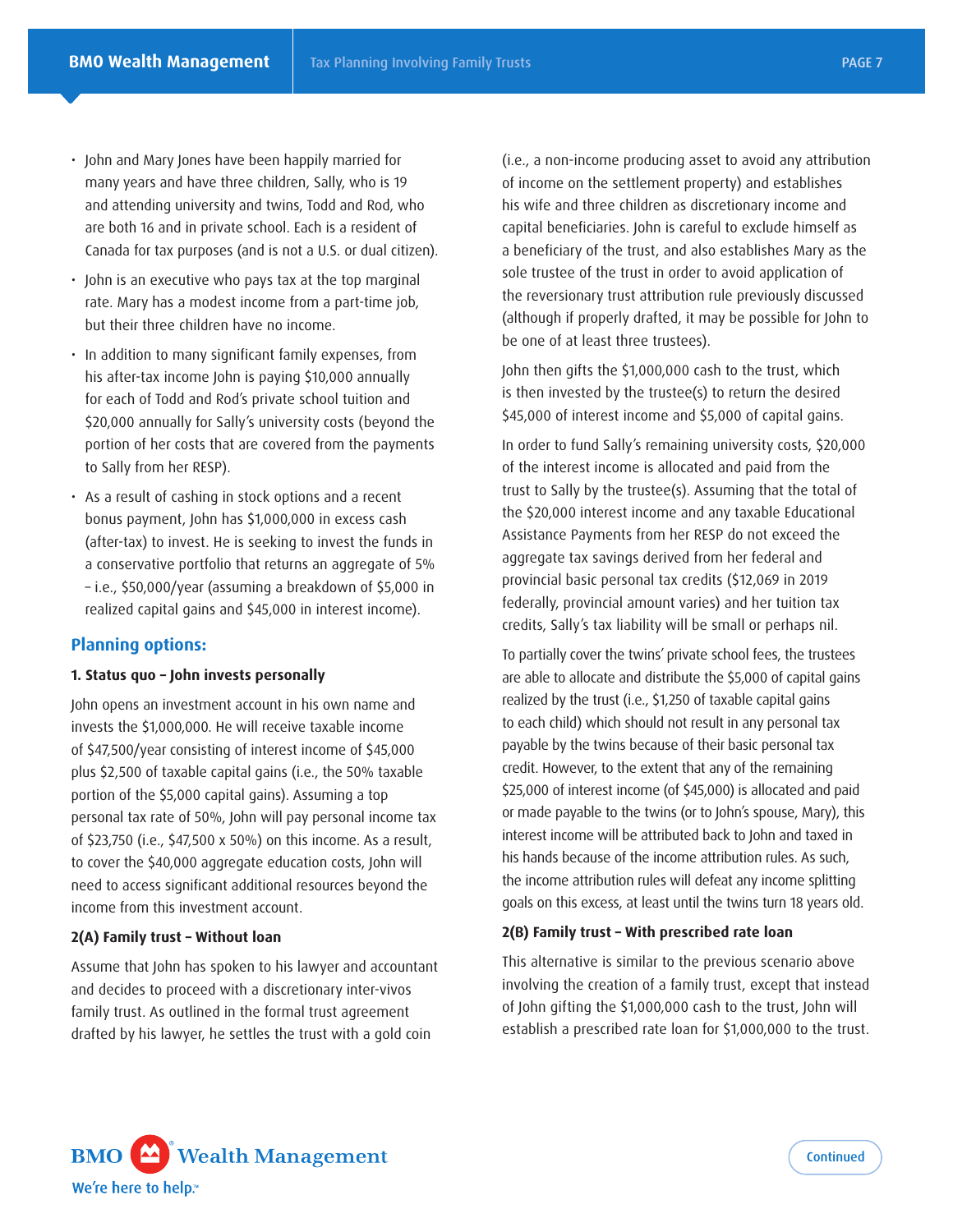As noted above and in our BMO Wealth Management concept sheet, **Reduce Your Taxes with a Prescribed Rate Loan**, the attribution rules on investment income can be avoided by properly implementing a prescribed rate loan strategy.

This simple, yet effective income splitting strategy involves transferring income-generating assets (ideally cash) to a lower income family member (directly or indirectly through a trust structure) and taking back a loan equal to the fair market value of the assets transferred at the CRA's prescribed interest rate in effect at the time of the loan. For loans made in the fourth quarter of 2019, the rate necessary to avoid the income attribution rules is 2%. Most importantly, if structured properly the prescribed rate in effect at the time of the loan will continue to apply until the loan is repaid, regardless of future changes to the prescribed rates. For loans made after December 31, 2019 the CRA's prescribed rate at the time of the loan will apply over the duration of the loan.

To implement this strategy, an interest-bearing loan is made from the person in the higher marginal tax bracket to a family member (or to the trustee of a trust with family beneficiaries) in a lower tax bracket for the purpose of investing. To avoid the income attribution rules there are a number of requirements that must be met. For example, interest must be charged at a rate at least equal to the CRA's prescribed rate in effect at the time the loan is made4 . Interest is charged annually at this rate and must be paid by the following January 30 each year. In order for there to be a net benefit, the annual realized rate of return on the borrowed funds must exceed the annual interest rate charged on the loan, which is included in the income of the transferor and should be deductible to the transferee family member (or family trust), if used for investment purposes. By locking in this strategy at the current rate, long-term benefits of income splitting can be achieved to the extent that future investment returns exceed this current 2% threshold.

It's important to note that recent amendments to the tax legislation have now extended the requirement to trusts (and partnerships) to prepare a T5 return (and slips) each year for any interest paid, effective for the 2018 and subsequent taxation years. Accordingly, a family trust will now be required to report the amount of interest paid on the prescribed rate loan annually on a T5 return (and issue the related T5 slips) on or before the last day of February, in respect of the preceding year.

Based on this scenario, John will earn \$20,000 interest income (i.e., \$1,000,000 x 2%) on the prescribed rate loan which is included in his taxable income. The trust can then allocate and distribute the interest income realized in excess of the interest cost to any of its beneficiaries (including Mary) without invoking the attribution rules which would otherwise apply in the absence of the prescribed rate loan.

As noted in the following summary, because of the ability to split all types of investment income with all of the trust's beneficiaries, the prescribed rate loan strategy can optimize the income tax savings by accessing the personal tax credits and lower marginal tax rates of other family members (including Mary, if beneficial), while still maintaining the desired control and flexibility inherent in the trust structure. In other situations involving different types of investments, the benefits of a low income taxpayer earning eligible dividend income can be quite substantial because of the power of the dividend tax credit at low income levels. For more information, please see our BMO Wealth Management publication entitled **Eligible Dividend Income***.* 

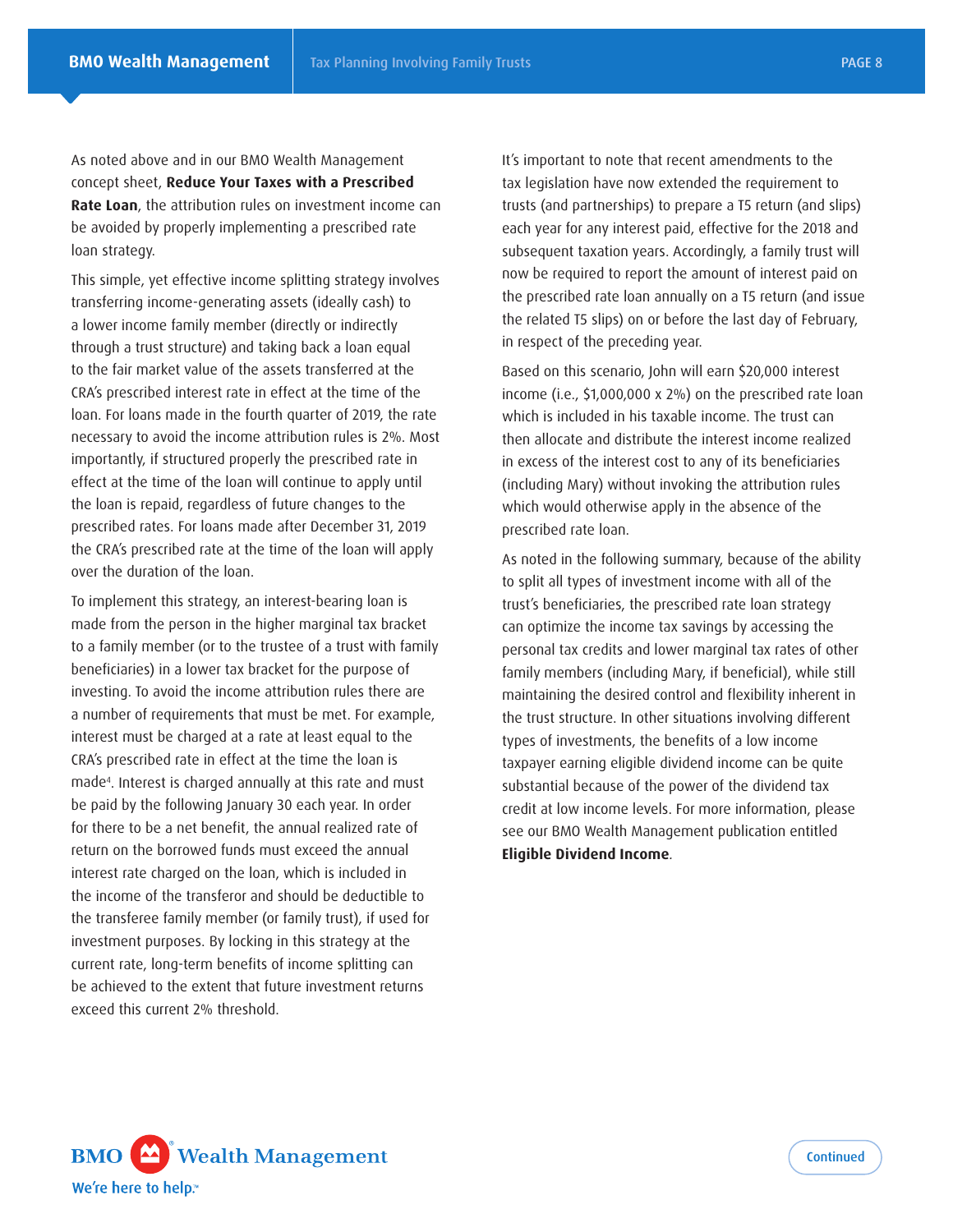| <b>Summary</b>                   |                   |                              |                               |  |
|----------------------------------|-------------------|------------------------------|-------------------------------|--|
|                                  | 1. Status<br>quo  | 2. Family trust              |                               |  |
|                                  |                   | (A) Gift of capital to trust | (B) With prescribed rate loan |  |
| Total income (a)                 | \$50,000          | \$50,000                     | \$50,000                      |  |
| Tax to John on loan interest (b) | $\qquad \qquad -$ |                              | $$10,000^{(4)}$               |  |
| Tax on interest income (c)       | \$22,500          | $$12,500^{(1),(2)}$          | (1), (5)                      |  |
| Tax on capital gains income (d)  | \$1,250           | $-$ (3)                      | $-$ (3)                       |  |
| Total Tax $(b)+(c)+(d) = (e)$    | \$23,750          | \$12,500                     | \$10,000                      |  |
| Total after tax Income (a)-(e)   | \$26,250          | \$37,500                     | \$40,000                      |  |

 $\sqrt{2}$ 

(1) \$20,000 assumed received tax-free by Sally due to her federal/provincial basic personal and tuition tax credits. Note that the provincial tuition tax credit is no longer available in New Brunswick, Ontario and Saskatchewan. The federal education and textbook tax credits were eliminated effective January 1, 2017, however, some provinces have retained provincial education credits.

(2)  $\frac{1}{2}$  \$45,000 interest less \$20,000 to Sally = \$25,000 attributed and taxable to John at assumed rate of 50%.

(3) Assumed sheltered by the twin's basic personal tax credits.

(4)  $$1,000,000 \times 2\% = $20,000$  loan interest x assumed tax rate of 50% (2% interest based on the CRA prescribed rate for 4th Quarter 2019). The trust will now be required to file a T5 return for 2019 to report this interest paid by February 29, 2020, together with the associated T5 slips issued to the lender (John).

(5) \$45,000 interest income less \$20,000 loan interest expense less \$20,000 allocated to Sally = \$5,000 which is assumed sheltered by the twin's remaining basic personal tax credits.

In addition to the income splitting benefits, there may be other benefits to a prescribed rate loan strategy. In particular, by loaning funds instead of gifting funds to the family trust, John has the ability to receive this capital back at any time (subject to the specific terms of the loan agreement drafted), or the loan could be forgiven upon his death. However, there may be other scenarios where a gift is preferable (eg. if John may be exposed to creditors in the future) and if Mary is listed as a beneficiary of the trust, some access to the income and capital may still be available without the loan. Finally, it should be noted that if assets other than cash (such as an investment portfolio) are gifted or loaned to the trust, there is a resultant transfer at fair market value, which may trigger capital gains subject to immediate taxation (or capital losses which may be denied as 'superficial losses' for tax purposes).

Although the previous example focussed on the income splitting benefits of parents shifting investment income to their children, a similar strategy involving a trust established by grandparents for their children and/or grandchildren could be employed.

### **Other considerations**

While the use of a family trust can facilitate an income splitting strategy and provide control and protection over family assets, a trust structure may not be appropriate for every family.

Some other considerations in establishing a family trust include:

• The additional complexity and administrative tasks and costs associated with establishing and maintaining a family trust structure, such as:

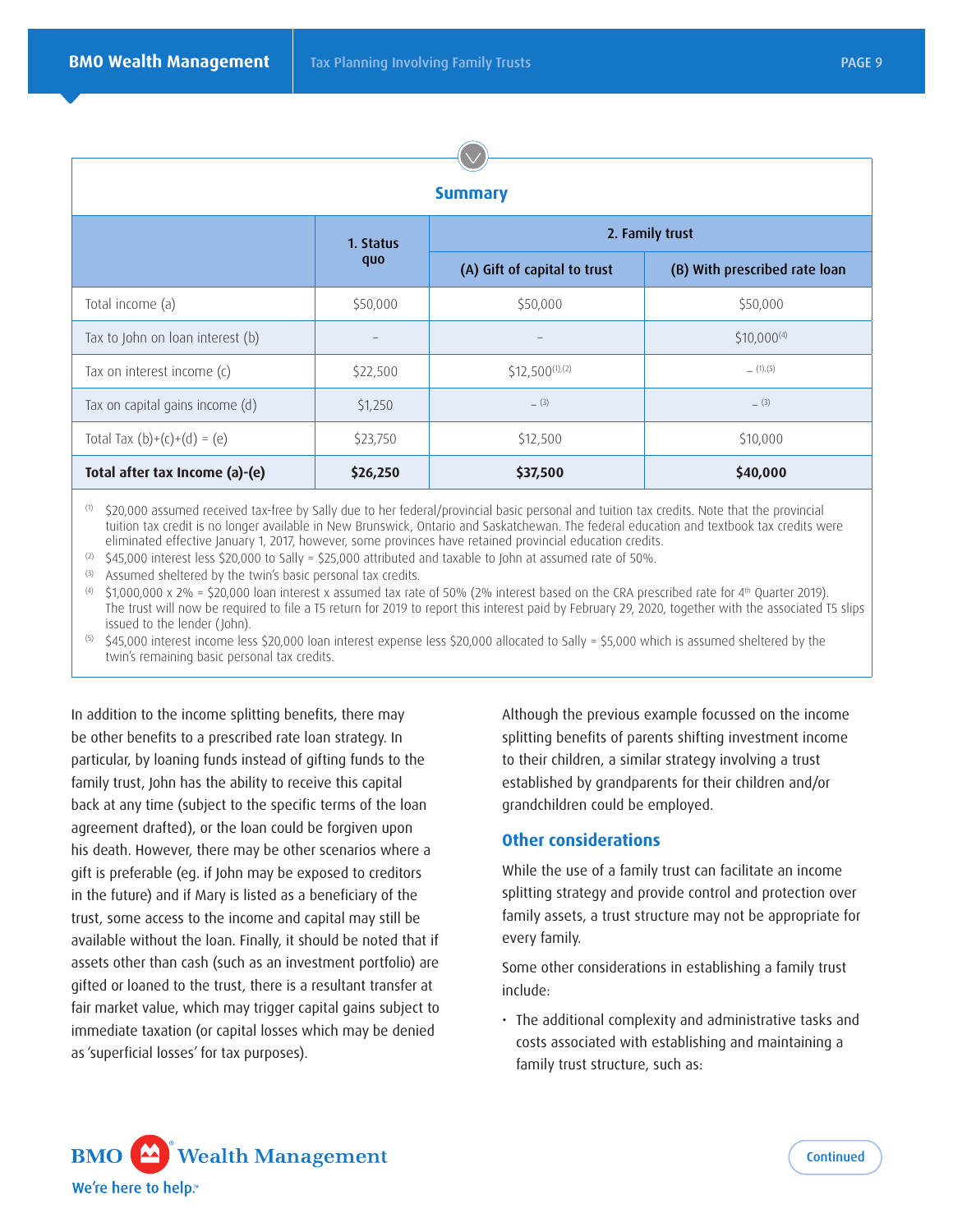- The legal fees involved in retaining a trusts and estates lawyer to provide advice and draft the trust agreement;
- The annual costs of maintaining the trust, including legal and accounting (bookkeeping) fees and tax return preparation; and
- Annual trustee fees that may be charged by the trustee(s) unless waived.

Given these costs, unless there are valuable non-tax reasons for establishing a trust structure, it is generally suggested that a trust should not be established with less than \$500,000 of capital.

- Possible immediate taxation of accrued capital gains on any assets gifted, loaned or otherwise transferred to a family trust (other than an alter-ego, joint partner or spousal trust).
- The 21-year rule described previously, which generally limits the deferral of taxation of capital gains earned by the trust, subject to possible planning strategies.
- The various income attribution and (expanded) kiddietax rules described previously which can restrict or limit the tax planning involving family members, particularly when the trust is established without proper planning or is implemented or documented poorly. In particular, the tax planning objectives associated with the family trust can be defeated if proper documentation and record-keeping procedures are not followed in the ongoing management of the trust, including the use of the trust funds. The CRA has been active in the last several years in reviewing family trust structures for various deficiencies, as outlined in greater detail in a subsequent section.
- The additional upkeep associated with the prescribed rate loan strategy, including the requirement to ensure payment of the loan interest by January 30 of each year and file the associated T5 return and slips annually before the end of February.
- The settlor's/contributor's loss of the future access to the assets gifted/transferred to the trust or the future growth on any assets loaned to the trust, by virtue of the irrevocable nature of the trust.
- The additional coordination required to combine the tax and estate planning strategies involving a family trust with the broader planning strategies envisioned in the individual's Will and comprehensive estate plan for other assets.
- The additional responsibilities and limitations associated with a trust structure versus a direct gift – i.e., even if a trust is created for the benefit of an adult child who is also the sole trustee, the entitlement as a trust beneficiary differs from direct ownership of assets and is subject to the specific terms of the trust agreement. Therefore it is important that your family members understand and accept these limitations and that the trustee(s) of the trust are chosen wisely and with foresight to appoint appropriate successors, when required.

As it can be very difficult to vary or amend the terms of a trust subsequent to its creation and the changes may invoke adverse tax consequences, it is very important to engage qualified tax and legal professionals to establish and implement your family trust to ensure sufficient flexibility to meet your family's desired planning goals and objectives.

### **Trust administration – Paid or payable**

As demonstrated in the Jones family example, a discretionary family trust can be an effective income splitting vehicle if it is implemented and administered properly. In this regard, subject to the specific terms of the trust agreement and the potential application of the TOSI and/or income attribution rules, it is possible to allocate the annual income generated in the trust to its income beneficiaries to achieve a reduction (or elimination) of the trust's taxable income and to include a corresponding amount of income in the hands of the beneficiaries, ideally those in lower marginal tax brackets. In order for

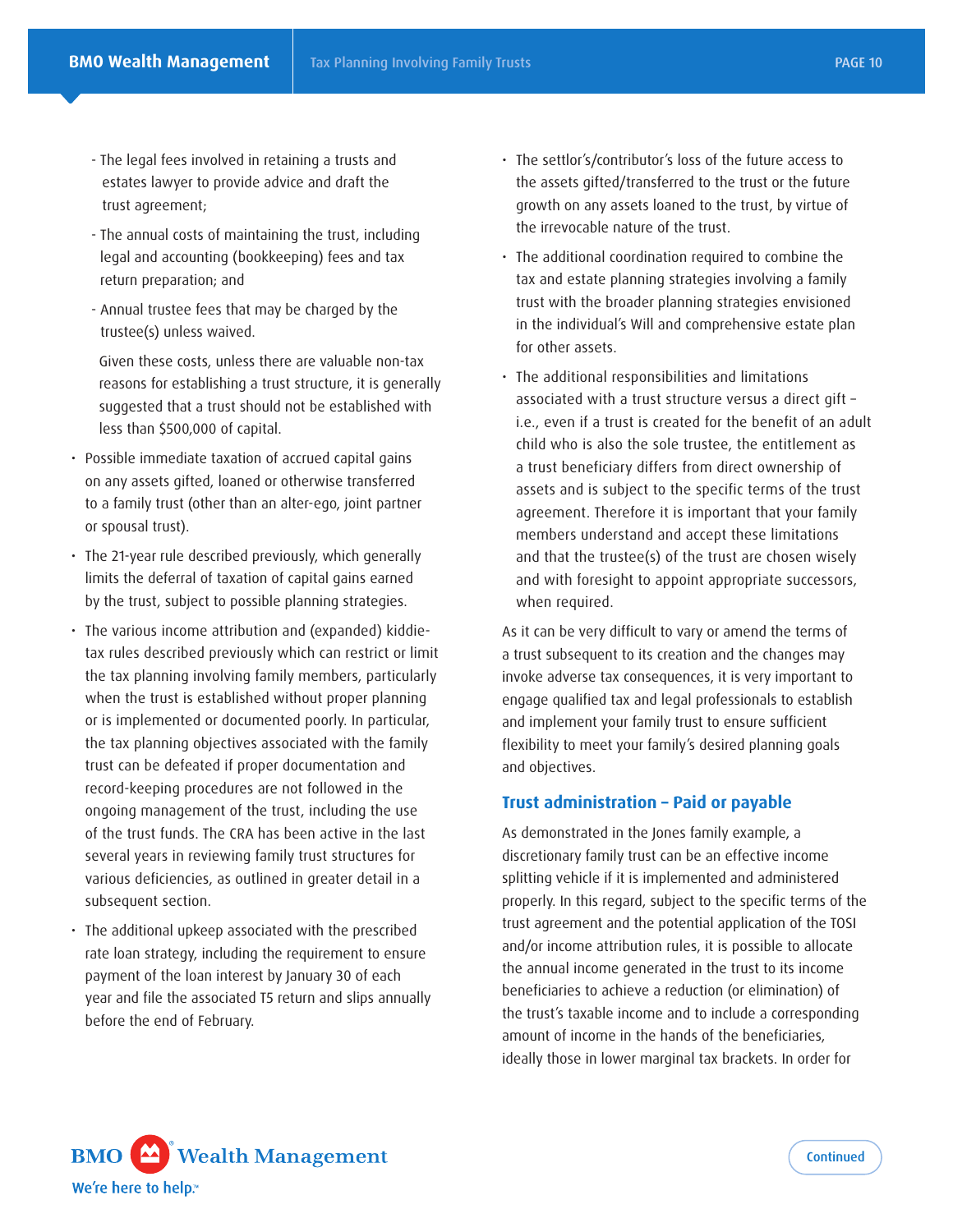this to occur, however, the income of the trust must be considered **paid or payable** to the beneficiary. In the case of a discretionary inter-vivos trust, to the extent that the trust's income is not paid or made payable to its beneficiaries before the end of the trust's taxation year (December 31), the income will be taxed in the trust at the highest marginal tax rates.

To be considered paid, the income must actually be distributed before the year-end; whereas to be considered payable, the beneficiary must be entitled to enforce payment (before the end of the year). Typically, the trustees would exercise their discretion under the terms of the trust to allocate the trust's income to its beneficiaries and notify each beneficiary (or the legal guardian where the beneficiary is a minor and the trust indenture so permits) prior to the end of the trust's December 31 taxation year. In order to formally document the allocation, the trustees would prepare a written resolution and issue a promissory note to the beneficiaries as evidence of the debt created. In many situations, it is not possible to determine the amount of the trust's income before December 31, as such it will be important that a trustee resolution be prepared by year-end to note the intention to allocate the desired portion of the trust's actual income and notify the beneficiary accordingly. Subsequently, after year-end the exact amount of the allocation can be formalized and the promissory note should be delivered as soon as possible thereafter. The income allocated will then be deducted in the trust's income tax return and tax slips will be issued to the beneficiaries to report this income, which are due within 90 days after the trust's year-end (i.e., March 31 for inter-vivos trusts in non-leap years).

## **CRA's administrative policy**

In many situations involving discretionary (family) trusts for beneficiaries who are minors, the trustees may prefer not to make payments of the trust's income directly to the minor child. Instead, the trustees may prefer to make the payments to the minor child's parent or legal guardian to reimburse an expenditure made by them for the child's benefit or directly to a third party for goods or services provided for the benefit

of the child. With regard to indirect payments, where an amount of the trust's income is paid to another person for the benefit of a beneficiary, the CRA has previously commented that it will generally consider the amount to be taxable to the beneficiary provided the payment is made with the beneficiary's direction or concurrence (or in the case of a child, the child's parent or legal guardian). Specifically, the CRA provided some guidance on indirect payments made by trusts for minor beneficiaries in **Income Tax Technical News #11**. Although the CRA has now archived and cancelled (as of September 30, 2012) this and other older interpretive publications in its recent modernization of its technical content, some direction may be available from the administrative policies that were previously outlined in this CRA document. In particular, the policies outlined therein suggested that an indirect payment would be deductible from the trust's income and included in the beneficiaries' income (in the absence of the application of the attribution rules) where:

- 1) The trustee exercised his or her discretion pursuant to the terms of the trust indenture or Will to make the amount of the trust's income payable to the child in the year before the payment was made;
- 2) The trustee initiated the steps to make the payment, the trustee notified the parent of the exercise of the discretion, and the parent directed the trustee to pay the amount to the appropriate person before the payment was made; or the payment was made pursuant to the parent's request and direction, the parent was advised of the exercise of discretion and payment of the amount either before or after the payment was made; and
- 3) It is reasonable to consider that the payment was made in respect of an expenditure for the child's benefit (i.e., amounts paid for the support, maintenance, care, education, enjoyment and advancement of the child, including the child's necessaries of life).

This CRA document further recommended that the first two criteria above should be evidenced in writing and that receipts be obtained to support third party expenditures

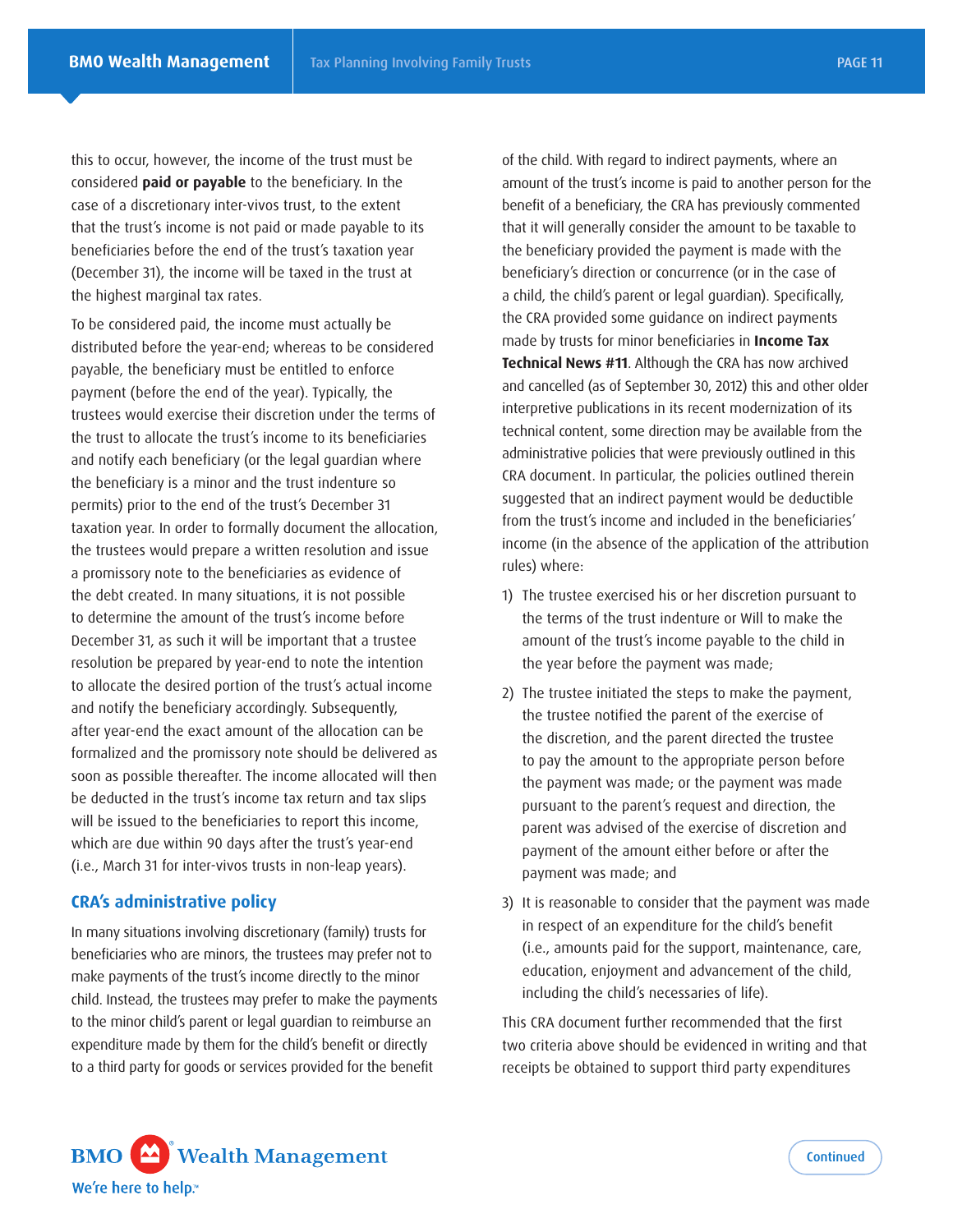or reimbursements. To the extent that the third criterion is not met, the amount would generally not be deductible to the trust. However, the amounts may still be included in the income of the person who received or enjoyed the benefit of the payment.

Provided the expenditure clearly benefits the child, many varied expenses could qualify such as education, camps, sporting activities, arts programs, clothing and medical and dental expenses, and the child's share of grocery bills and vacation costs. However, to the extent that the parent may receive a tax benefit from an expenditure made on behalf of the child, it may be preferable for the parent to incur these specific types of expenses personally in order to preserve the parent's access to any tax credit or deduction otherwise available.

In light of the above commentary, some best practices to document and support third party payments include:

- Establishing separate bank and investment accounts for the family trust and each beneficiary.
- Establishing a streamlined process to review and document expenditures, such as requiring the submission of receipts or invoices to the trustee to detail the nature and purpose of the parents' expenditures on behalf of the child or implementing a formal written request by the parent or legal guardian to the trustee for direct payment to a third party for expenses to be incurred on the child's behalf. These requests should be formally approved and documented by the trustee(s) who would then authorize a cheque from the trust in the current year as reimbursement or direct payment to the third party, as applicable.
- Regular trustee meetings to formalize trustee distributions and resolutions. This should include a meeting prior to the end of the year to review all distributions to date and to prepare a trustee resolution to declare a final income distribution – evidenced by either a cheque for the distribution or a promissory note in the name of the beneficiary – and informing the beneficiary (or parent/legal guardian) accordingly.
- Consultation with legal and tax counsel as necessary.

### **Recent CRA Audit Activity**

Over the last several years, the CRA has increased its scrutiny of domestic trusts to ensure that they have been established and managed properly, and that the trustees are sufficiently aware and compliant of the relevant tax laws. In particular, some areas of concern are as follows:

- Proper establishment of the trust, including appropriate documentation, implementation (i.e., proof of the three certainties) and evidence of the settlement property.
- Proper allocation of trust income to ensure it is actually paid or payable as evidenced by the appropriate trustee resolution before the trust's year-end. This documentation should include proof of payment or a legally enforceable promissory note and adherence to the CRA's administrative policies governing third party payments.
- Proper documentation to support that the trust's funds are not being used to benefit the trustee/parent for their personal use; but rather that the child (beneficiary) is the one benefitting exclusively from the trust expenditures.
- Monitoring the 21-year anniversary date(s) of the trust and ensuring appropriate recognition of accrued capital gains on this anniversary.
- Reviewing prescribed rate loan arrangements with trusts to ensure proper documentation and implementation (including the required interest payment by January 30 each year).
- Reviewing the appropriate provincial or international tax residency of a trust in light of relevant case law concerning the mind and management of the trust; especially where the trustees are not exercising their authority and may be unduly influenced by others.

# **Final thoughts – Investment choices for family trusts**

As noted previously, a trust is typically treated as a conduit, such that any income of the trust that is allocated to the beneficiaries will generally retain its character in the hands of the (Canadian) beneficiaries. On the other hand, any income retained in an inter-vivos trust will be taxable to the trust similar to an individual – albeit at the top marginal